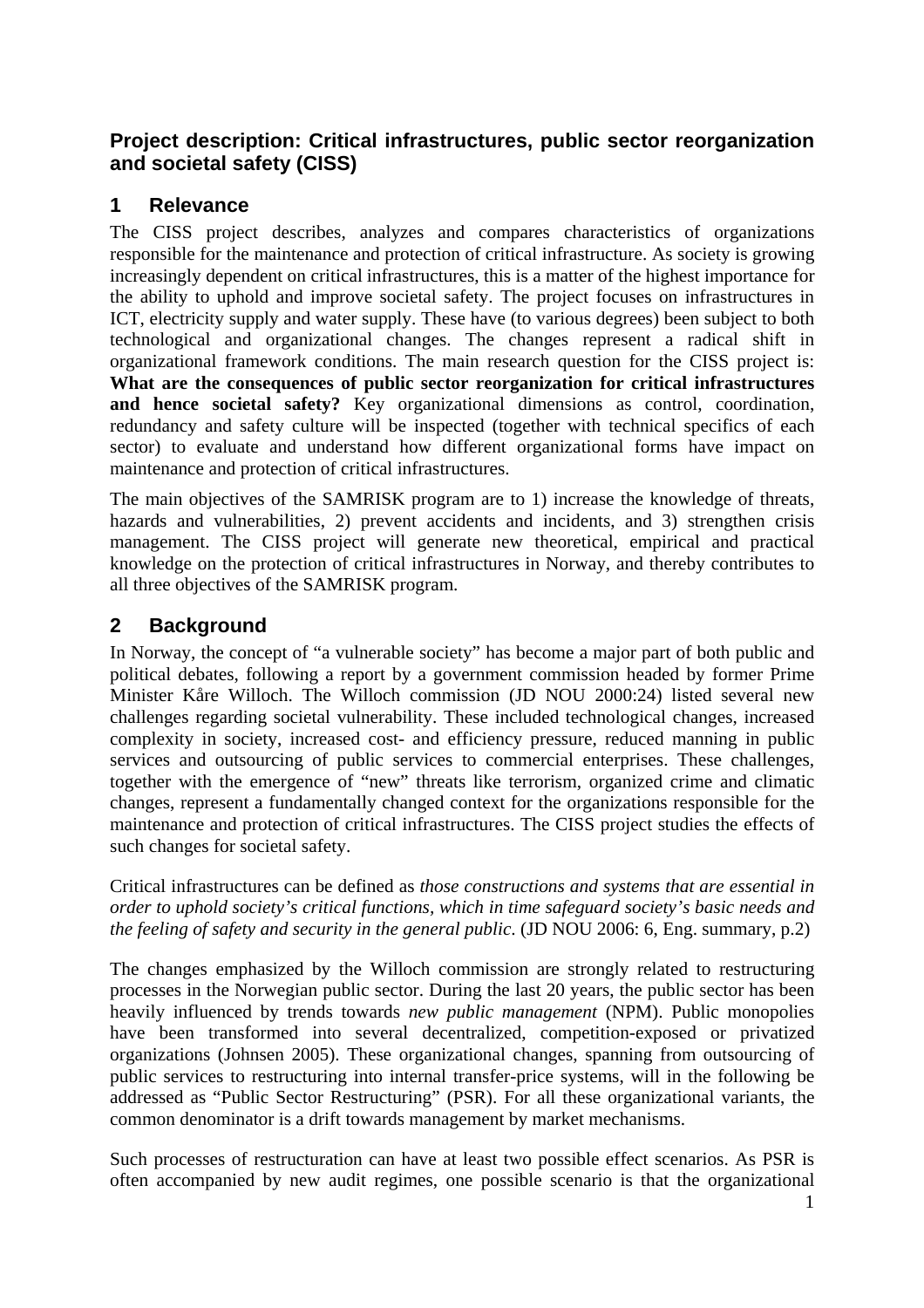restructuring leads to a clarification of existing regulations and demands regarding safety and emergency preparedness. The combination of explicit demands and strong governmental control might lead to an increased focus on safety and emergency preparedness, and thus a reduction in societal vulnerability (JD NOU 2006:6).

Another possible scenario is that being exposed to competition will lead to increased vulnerability because it imposes a financial logic upon organizations maintaining critical infrastructures: While public organizations have the provision of public services as their main objective, private organizations' ultimate goal is to generate profit.

The discussion as to which of these possible outcomes is the most likely result is highly politicized. Most market liberalists would probably find the first outcome the most plausible, while those on the left side of the political-ideological scale would probably find the latter outcome the most likely. This project is of course not detached from such political discussion. However, it is designed to be as close as possible to the empirical situation in the different sectors. We do not discard either of the mentioned outcomes, nor combinations of them.

Safety research has thoroughly demonstrated the relationship between organizational conditions and safety work. Changes in organizational conditions pertaining to critical infrastructure are therefore highly likely to influence societal safety, given modern societies' reliance on these infrastructures.

## **3 Frontiers of knowledge**

Many European countries have undertaken fundamental reorganizations of their public sectors. At the bottom of this reorganization lies a pressing need to cut the expenses associated with modern welfare states. NPM has been the main response to this need. Although NPM is not an integrated and uniform movement, the drive towards cost efficiency, accountability and market orientation can be said to be common denominators of the different variations of NPM (Dent et al. 2004).

In short, the NPM movement have resulted in what may be labelled a "privatization" of the public sector: Some public organizations have become wholly or partially converted to private organizations, some public services have been outsourced to private companies, while much of the remaining public sector have moved beyond the public-bureaucratic model by adopting "commercial" organizational techniques like management by objectives (MBO).

The effects of this development on societal safety have not been extensively studied. Most of the research on the topic has been carried out in sectors where public monopolies have been deregulated and subsequently privatized. In the following we give a brief account of this research, as well as some previous studies of vulnerability in critical infrastructure in Norway.

## *3.1 Deregulation in transport*

The transport sector is by far the sector in which most studies have been conducted to analyze the relationship between deregulation and safety, particularly in the UK and US. In the UK, the railway transport has received the most attention, after experiencing several serious accidents, such as the Hatfield crash in 2000. Though the number of casualties at Hatfield was relatively low (4 killed and 70 injured), the subsequent restrictions on the rail system lead to severe problems for train operators in Britain in the time after the accident. The accident exposed flaws in the systems for control of the railway infrastructure:

*The underlying causes identified by the HSE investigation were that the maintenance contractor at the time, Balfour Beatty Rail Maintenance Ltd (BBRML) failed to manage*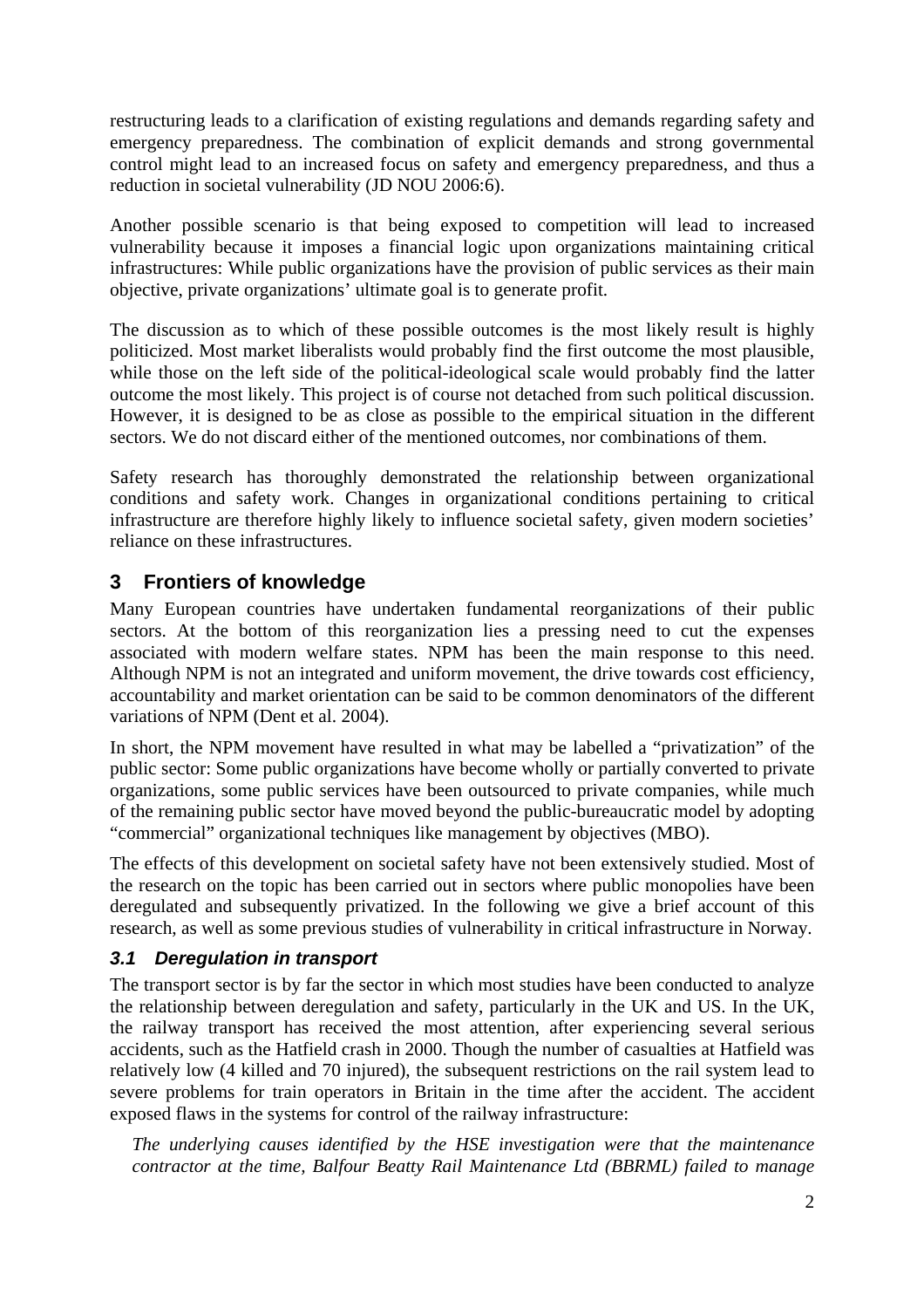*effectively the inspection and maintenance of the rail at the site of the accident. [..] The investigation also found that Railtrack PLC, the infrastructure controller at the time, failed to manage effectively the work of BBRML*. (ORR, 2006:4)

The exposed systematic failures lead to a speed reduction on the rails (since one could not guarantee their condition) which in turn crippled much of the British railway system.

As a part of the Norwegian research program *Risk and safety in the transport sector* (RISIT), Johnsen et al (2002) produced a knowledge survey on the safety consequences of deregulation. The authors emphasized the need for scientific knowledge on the topic, and identified several negative issues related to deregulation:

- Increased competition coupled with decreasing profitability could lead to reduced maintenance and quality, which in turn could lead to lower safety levels
- The entrance of new and inexperienced market actors could involve increased risk
- Outsourcing can lead to a fragmentation of responsibility

Despite identifying these negative factors, much of the research concludes that deregulation has not adversely affected transport safety. Many of the studies reviewed come from the American aviation industry (e.g Oster & Zorn 1989; Rose 1992). However, these studies have been criticized for relying on too limited post-deregulation data. When extending the analysis to include more recent accident data, results show a reversal of the declining trends in accident rates (Raghavan & Rhoades 2005). This suggests that there might be differences between long-term and short-term effects of deregulation.

Elvik (2006) conducted a meta-analysis that included the results of 25 studies of the effects of deregulation on transport safety. The studies included aviation as well as road and rail transport. Elvik's analysis concludes that deregulation did not appear to have statistically significant negative effects on safety in either of the industries studied. In fact, Elvik's study finds a positive relationship between deregulation and safety in rail transport. However, he recommended that the impacts of deregulation should be continually monitored, as the process of transport deregulation is still in its infancy in most countries.

## *3.2 Deregulation of electricity supply*

In 2000-2001 parts of California were paralyzed by a major power crisis leading to rolling blackouts and skyrocketing electricity prices. This is one of the more extreme examples of the fragility of modern societies when critical infrastructural elements like electrical power fail, but it also provides an example of some of the challenges associated with outsourcing of critical infrastructural functions. The crisis has later been regarded as a consequence of the deregulation of the energy market. The official FERC-report states that *"supply-demand imbalance, flawed market design and inconsistent rules made possible significant market manipulation*". Hence, the market for taking care of the critical infrastructural function of providing energy to California was rendered vulnerable to manipulation. When a situation with supply – demand imbalance occurred, the design of the market was such that manipulation (both legal and illegal) was possible (FERC Final report, Borenstein, 2002).

Researchers have also voiced more general concerns over the reliability of the US electrical supply. For instance, Moody (2004) highlights that the increase in the amount and complexity of traffic on the transmission grid is causing strains on equipment as well as personnel, and that the market mechanisms seem to restrict the level of investment (see also Woo et al 2006).

In general electricity markets are characterized by inelastic supply and inelastic demand, (Borenstein, 2002) so if this infrastructural function is to be maintained by market regulations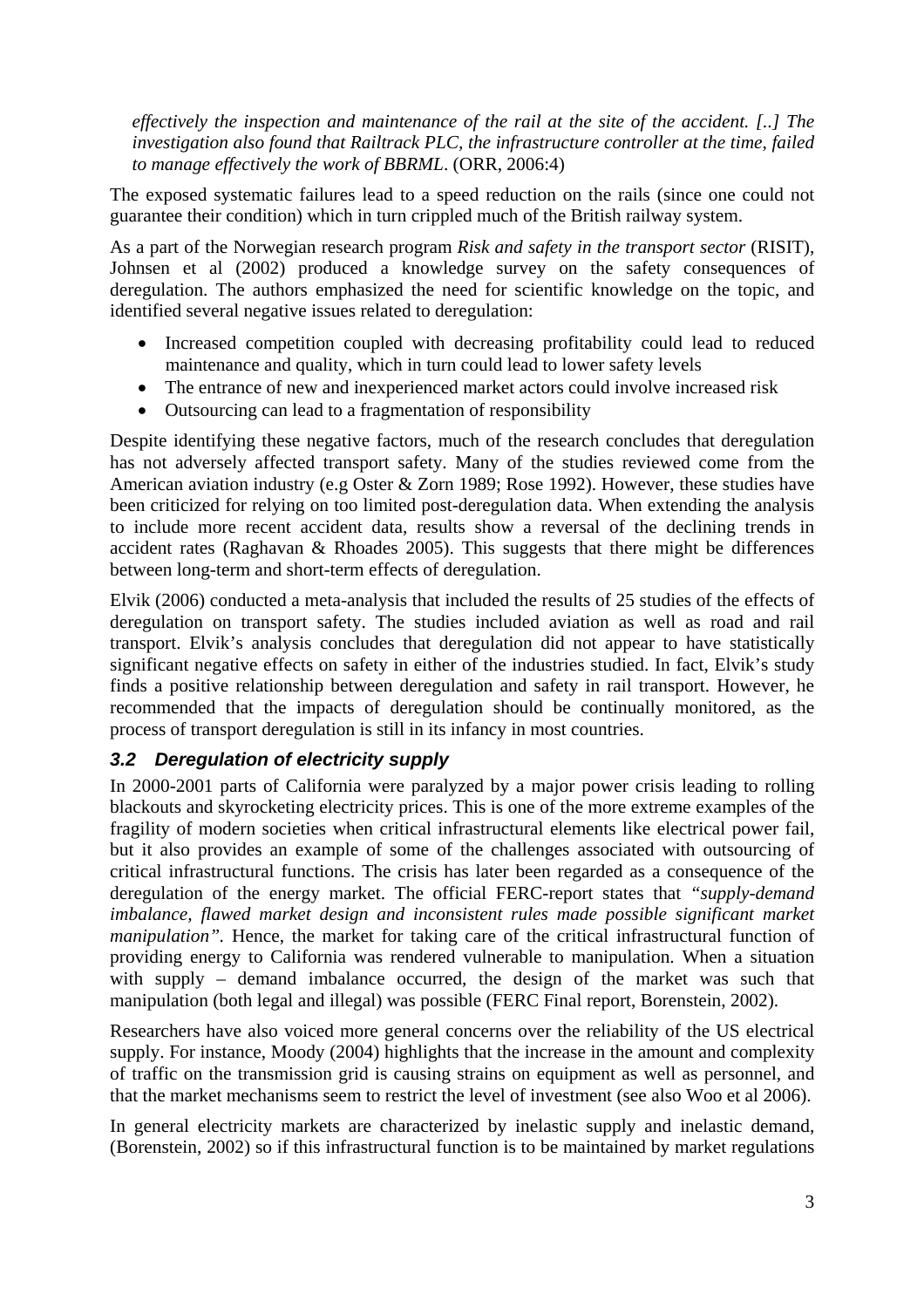it has to be accompanied by a regulation regime and market design that meets the challenges such a market represents.

The California blackout is an extreme example and we do not believe that such willed market manipulation is likely to occur in Norway. But the example nevertheless reveals some important "weak spots" with deregulated systems: The incentives of action and inaction are sometimes conflicting between the market function and the long term societal function.

### *3.3 Studies of critical infrastructures in Norway*

The Norwegian Defence Research Establishment has conducted a series of highly interesting studies of vulnerability in the Norwegian society. Most of these studies deal with vulnerability in critical infrastructures, most notably in telecommunications and electricity supply.

Some of the vulnerabilities identified in the study of telecommunications (Hagen and Nystuen 1999) are related to PSR. For instance, the authors find that companies tend to give significantly more attention to the ability to tackle high probability/low consequence operational disturbances compared to low probability/high consequence events. Prioritizing the short term operational challenges is regarded as a competitive advantage, while protection against the less likely high consequence events are less prioritized as they give little competitive advantage compared to the high costs involved. The CISS study will focus on the handling of both kinds of risk types, and also the prioritization between them, for all three sectors.

Among the vulnerabilities identified in the study of electricity supply (Fridheim et al 2001) are insufficiencies in the protection of the main grid, as well as the ICT systems. The authors therefore conclude that the level of investment has been far too low to be able to handle the expected increases in demand. Also the study notes some concern that the drive to be costeffective has resulted in the replacement of people with ICT systems. This, in combination with an aging work force and low level of recruitment, may lead the industry into a future lack of personnel and competence.

## *3.4 Unaddressed research issues*

Although the above outline of studies on the effects of PSR on infrastructure hardly does justice to the work cited, it serves to illustrate that the results are inconclusive and that more research is needed. Especially, the organizational aspects of PSR have been underemphasized. Most studies focus on incident and accident statistics, which of course are important indicators of safety and reliability. However, one should not limit the study of safety and reliability to such aggregated measures. It is quite possible for organizations to have excellent HSE statistics and at the same time be in the incubation phase (Turner 1978) towards a major accident, due to organizational deficiencies like poor communication, underreporting of incidents or lack of competence. Studies from the British railway sector illustrate this point when they find that the accident rates are decreasing, but that the creation of new organizational boundaries still contributed to major accidents like the one at Hatfield (Evans 2004). This underlines that the evaluation of the effects of PSR should also include organizational aspects.

The research on critical infrastructure has been largely conducted through risk and vulnerability analysis that largely focus on the physical infrastructure. The organizational contexts of these infrastructures have been largely neglected. It should therefore come as no surprise that there is very little knowledge regarding the organizational consequences of deregulation of critical infrastructure. We believe that analyzing the consequences of these changes is crucial for the maintaining and improvement of societal safety.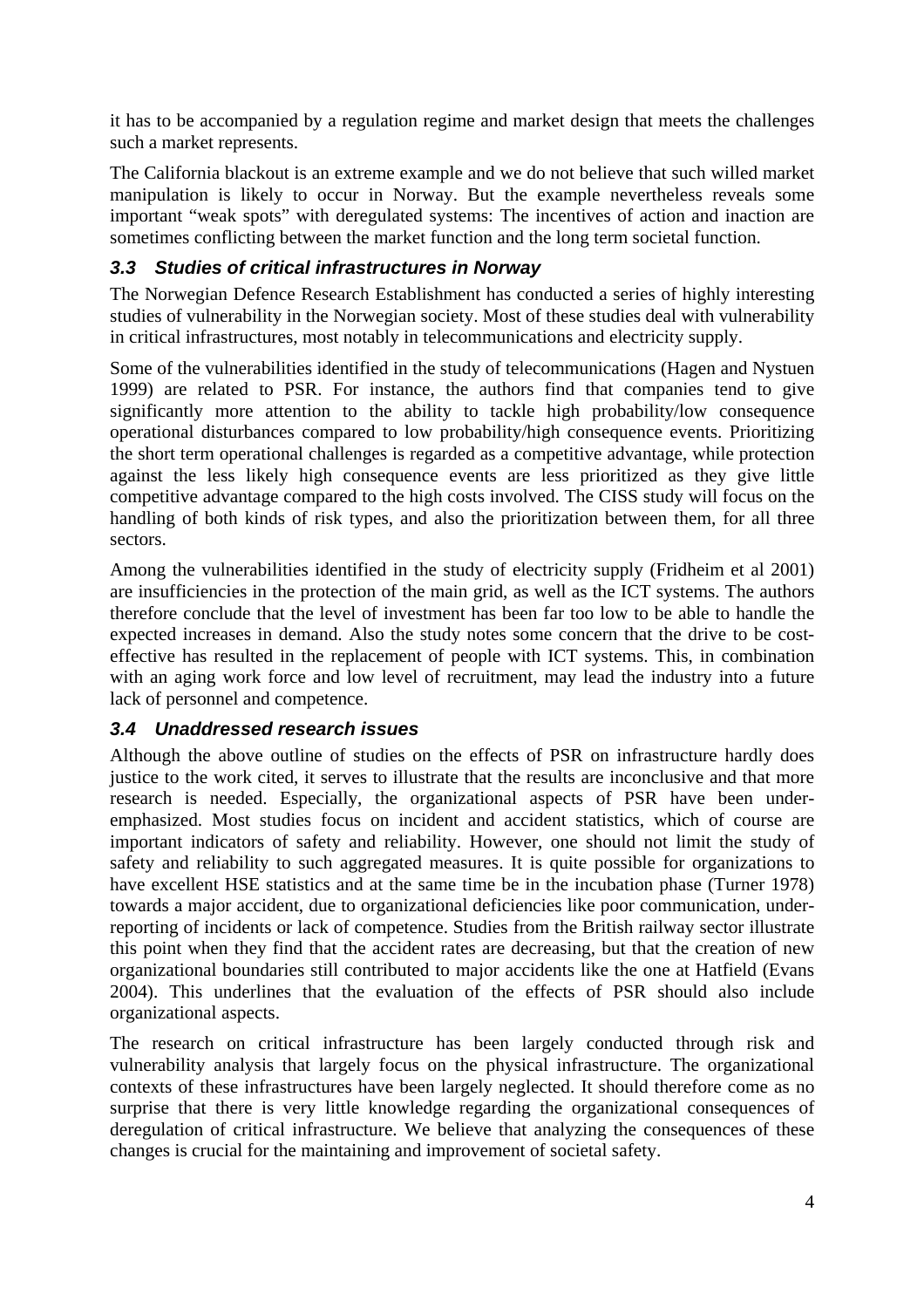## **4 Description of the CISS project**

## *4.1 Problems to be addressed*

The general problem to be addressed in the CISS project is: **What are the consequences of public sector reorganization for critical infrastructures and hence societal safety?** Within this broad problem definition, we will formulate four more specific research areas:

**Control:** Public sector restructuring implies that some of the control over critical infrastructure is transferred from public to private organizations. When functions that used to be performed within a single organization are delegated to more or less independent units, the systems for control and revision change. As illustrated by the California blackouts, there may be significant differences of interests between society at large and private organizations. This highlights the question as to how government is to maintain the necessary control over the provision of basic societal functions. We believe it is important to evaluate the interfaces between regulatory authorities and the organizations responsible for critical infrastructures.

**Coordination**: PSR can be said to increase complexity by involving more organizationally seperate entities hence creating more interfaces. Simultaneously, the different critical infrastructures seem to be growing more tightly coupled. Does this increase in complexity imply reduced coordination and reduced societal safety? Safety is normally dependent on open and dynamic communication about the work process, whereas the requirements and specifications of contracts and reports are standardized, static, auditable and not least, always subject to economic consideration. The CISS-project will evaluate how the long and short term risks pertaining to critical infrastructure is taken into consideration on these boundaries in the different sectors.

Coordination in emergency situations relies heavily on contingency plans. However, emergencies like hurricane Katrina have raised questions about the efficiency and overall realism of emergency planning. This is also emphasized in a study by Clarke (1999) showing that many contingency plans are "fantasy documents" which are virtually impossible to carry out in real life. According to Clarke, the main function of such plans seems to be symbolic: to provide the public with a sense of security in knowing that there is a plan for every event.

**Redundancy:** Processes of public sector restructuring are usually motivated by a desire to cut costs and increase efficiency. As a result, PSR often involves reducing the number of employees while maintain or increasing the level of production. Are the goals of reducing costs by reducing the number of employees commensurable with the goals of safety? Much safety research suggests that they are not, and claim that lean organizations are more vulnerable because of a lack of organizational redundancy (LaPorte & Consolini 1991; Schulman 1993; Rosness et al. 2000). Although there is by no means a deterministic relationship between the number of employees and safety, the question as to how the organizations responsible for critical infrastructures deal with the drive towards efficiency is highly important for societal safety.

**Safety culture:** The drive towards efficiency could also have implications on safety culture: Does the introduction of market principles involve a shift in the prioritization between financial and safety goals? As already indicated above, the drive for short term financial profit can sometimes go at the expense of longer term investments in and maintenance of infrastructure. The drift towards economic values has previously been identified as root causes of major accidents (cf Vaughan's (1996) analysis of the accident with the space shuttle Challenger). However, having a bad safety reputation can be costly for commercial organizations. Thus, competition may induce a higher priority on safety in private organizations and more focus on safety values.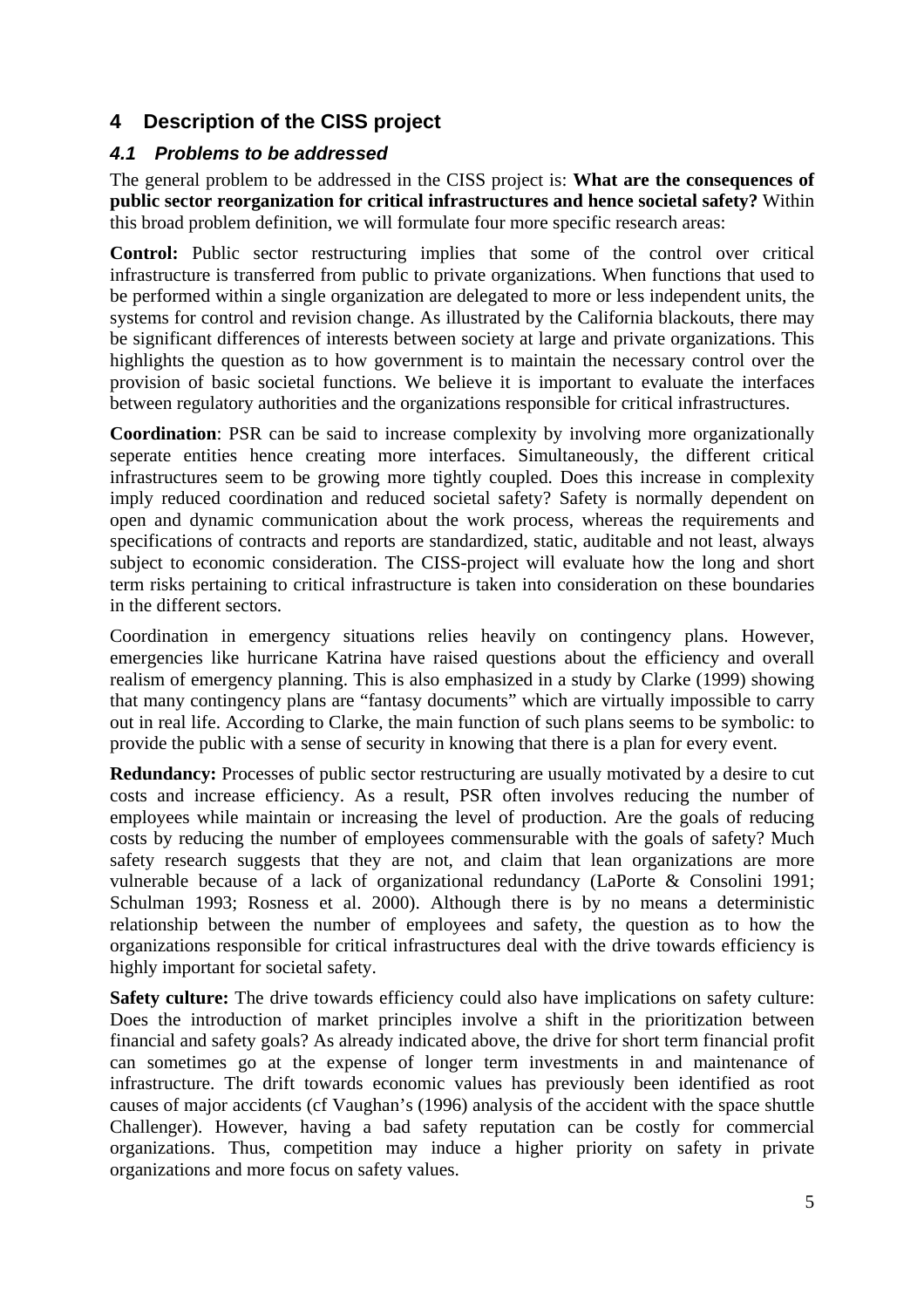## *4.2 Theoretical perspective: Increased complexity – reduced safety?*

In the CISS project, societal safety is seen as society's capacity to uphold important societal functions and protect citizens' lives, health and basic needs under various kinds of strain (Kruke et al 2005:5). We see the growth of complexity in society, parts of which are results of public sector restructuring, as a challenge to societal safety. Complexity might lead more organizations structural dilemmas, as described by Perrow (1984): Systems characterized by "interactive complexity" calls for a decentralized organization, whereas tightly coupled systems can only be effectively controlled by a centralized organization. In Perrow's view , an organization can not be both centralized and decentralized at the same time. Therefore, it is impossible to effectively control risk in systems with high interactive complexity and tight couplings. With PSR there is a further shift towards pre-specification and standardization of work processes and towards a regime of accountability that transgresses the context of the actual workplace. Hence, since work is specified and measured by standards that are not specific to the given situation, even less leverage is given to the individual's expertise. A critical question is whether PSR may cause changes in the work practise, the professional status and knowledge of the workers maintaining the operation of critical infrastructures.

Although admitting that complexity represents a challenge for societal security, we do not share Perrow's view that one should simply abandon all activities which can imply such organizational dilemmas. In our view, the question is not how to avoid such dilemmas, but how to deal with them. In this respect, we share the views of the researchers of *High Reliability Organizations* (e.g Weick 1987, 1999). We believe that it is possible to develop resilience strategies that make organizations able to deal with a high degree of complexity. This requires, however, that organizations move beyond traditional risk management approaches of planning in advance. In an increasingly complex setting, there is a growing need for organizations to be able to make rapid local adjustments to unforeseen events. In order to deal with complexity, one must acknowledge 1) that unwanted and unforeseen events will happen, and 2) the fact that it is impossible to cover all (but still some) aspects of reality by plans, rules and regulations. The acknowledging of these two propositions opens up the possibility of risk management systems which provide coordination and guidance for action, without aiming to standardize every aspects of work. One of the keys in dealing with complexity is to provide room for workers' professional judgements. Such judgements are to a large extent seen as "disturbances" within traditional approaches to risk management. We see human reflexivity as a fundamental resource for safety.

The CISS project addresses key issues regarding how the current trends in public management may lead to changes in the risk situation for critical infrastructure. Hence, the proposed research will generate knowledge about new risks but also it is our intention to build more general knowledge about the relationship between organizational forms and risk management.

## *4.3 Research approach and methods*

Studio Apertura has a long record of conducting empirical studies on organizational aspects of safety<sup>1</sup>. We will base our research design on this experience. A key component of this is thorough pre-studies to gain background knowledge of the sector and case-organization followed by a questionnaire study and extensive use of qualitative interviews. The pre-studies will also provide input from the relevant stakeholders. This will form the basis of questionnaire construction. The questionnaire study is well suited to give a broad assessment as well as a systematic comparison across cases. The questionnaire study serves as an initial problem definition. The results from this study form the basis of focused interviews. Safety

<sup>&</sup>lt;u>.</u> <sup>1</sup> For example projects I, J, E, F, G on the appended list of "Selected projects with participation by Studio Apertura".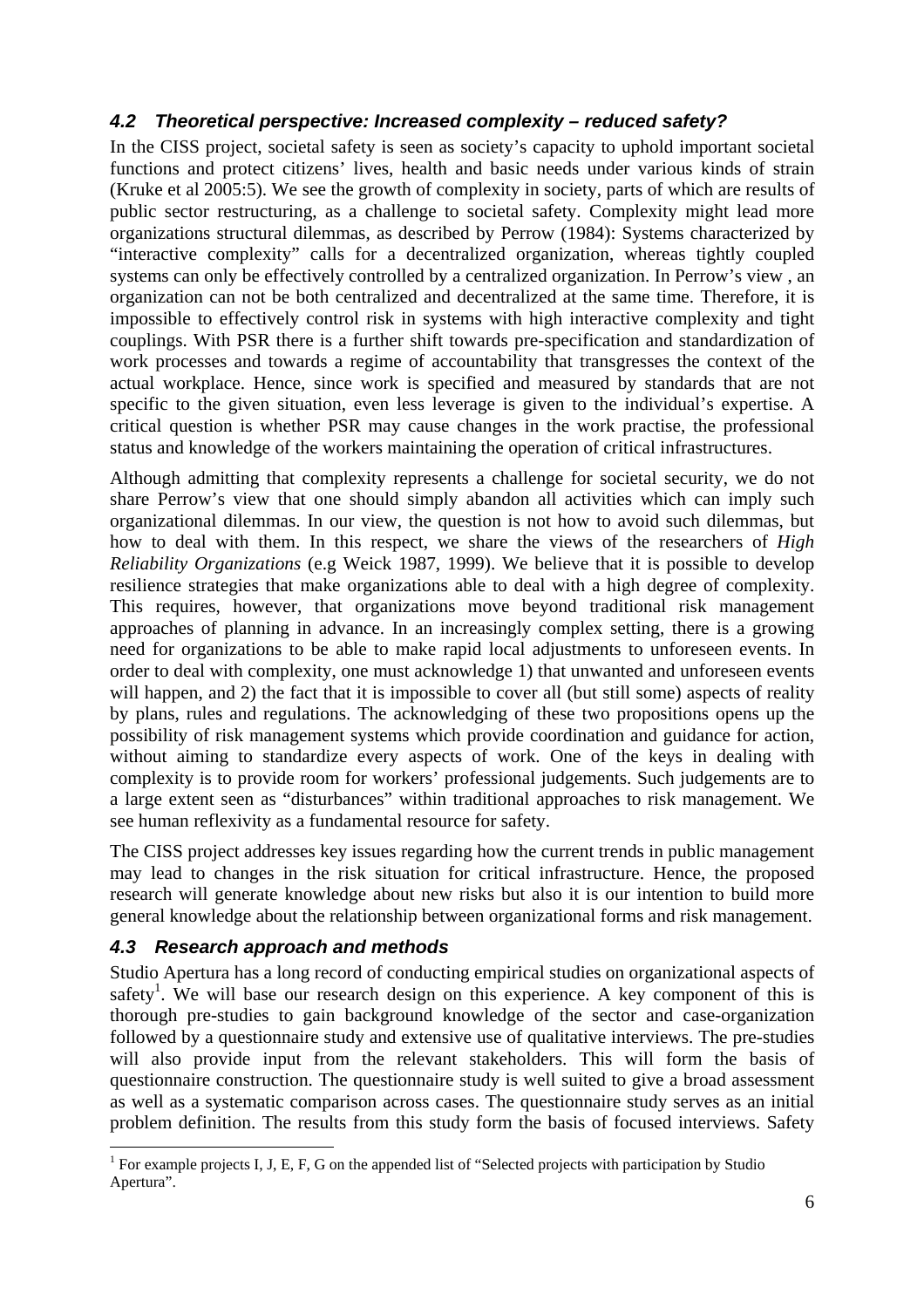work often hinges on details and problems that are hard to formulate, and we regard the interviews as the key source of such information. The triangulation of data is important to cover the width needed to examine the organization as a whole, as well as the depth needed to understand the specific challenges of the organization.

The success of this project is dependent on that we obtain a solid knowledge about the safety and security situation, both from a technical and organizational perspective, for each field before conducting the survey and interviews. Our partners will play a key role here. We intend to address the sectors one by one. We conduct pre-studies in cooperation with our partner with specialist competence on each sector. The partners will also assist in the construction of interview guides and questionnaires with their assistance before conducting the survey and interviews. The partners will be consulted in the analysis of the data. The implementation of the project is summarized in the following project plan.

|             | Year                                                                | 2007 |    | 2008 |           |           |    | 2009 |            |                                           |            |
|-------------|---------------------------------------------------------------------|------|----|------|-----------|-----------|----|------|------------|-------------------------------------------|------------|
|             | Quarter                                                             | Q3   | Q4 | Q1   | Q2        | Q3        | Q4 | Q1   | Q2         | Q3                                        | Q4         |
| Activity    | Litterature study                                                   | A    | A  |      |           |           |    |      |            |                                           |            |
|             | Prestudy Energy sector                                              |      | AB |      |           |           |    |      |            |                                           |            |
|             | <b>Empirical study Energy sector</b>                                |      |    | A    | A         |           |    |      |            |                                           |            |
|             | Prestudy Water supply sector                                        |      |    |      | <b>AC</b> | <b>AC</b> |    |      |            |                                           |            |
|             | Empirical study Water supply sector                                 |      |    |      |           | A         | A  |      |            |                                           |            |
|             | Prestudy Telecom sector                                             |      |    |      |           |           |    | A    |            |                                           |            |
|             | <b>Empirical study Telecom sector</b>                               |      |    |      |           |           |    | A    | A          |                                           |            |
|             | Comparative analysis                                                |      |    |      |           |           |    |      | <b>ABC</b> | <b>ABC</b>                                | <b>ABC</b> |
|             | Presentation and discussion of<br>results with partners (continous) | ABC  | AB | AB   |           |           |    |      |            | ABC   ABC   ABC   ABC   ABC   ABCD   ABCD |            |
|             |                                                                     |      |    |      |           |           |    |      |            |                                           |            |
| Deliverable | Short report: Energy                                                |      |    | AB   |           |           |    |      |            |                                           |            |
|             | Short report: Water supply                                          |      |    |      |           |           | AC |      |            |                                           |            |
|             | Short report: Telecom                                               |      |    |      |           |           |    |      | A          |                                           |            |
|             | Final report                                                        |      |    |      |           |           |    |      |            | A(BC)                                     | A(BC)      |
|             | Report: Metodological considerations                                |      |    |      |           |           |    |      |            | A                                         | A          |

#### **Table 1: Project plan**

A: Studio Apertura B: Sintef Energy Research C: Sintef Water and Environment. D: TIK-Centre

Cost specifications and budget is given in the application form.

The project addresses a field that is quite unexplored. Hence we see a thorough empirical investigation and solid documentation of this as being of great value in itself. Still, our design, especially with the comparative data, will also provide leverage for theoretical discussion.

### *4.4 Project management and organization*

The project will be managed by NTNU Social Research Ltd., department Studio Apertura by Professor Per Morten Schiefloe. The partners include both research and business partners where most have cooperated closely at previous projects. The fact that such relations have already been established will be an advantage for effective cooperation in the project. Besides Studio Apertura, the consortium of research partners includes SINTEF Energy Research and SINTEF department of Water and Environment.

Studio Apertura's dominating field of research has been organizational research in the oil industry. This is an industry responsible for critical infrastructure, which also have undergone a restructuring from being under governmental control, to being a private, commercial company. Studio Apertura's research in this field has yielded knowledge on the interfaces between operator and contractor, companies and regulating authorities and between different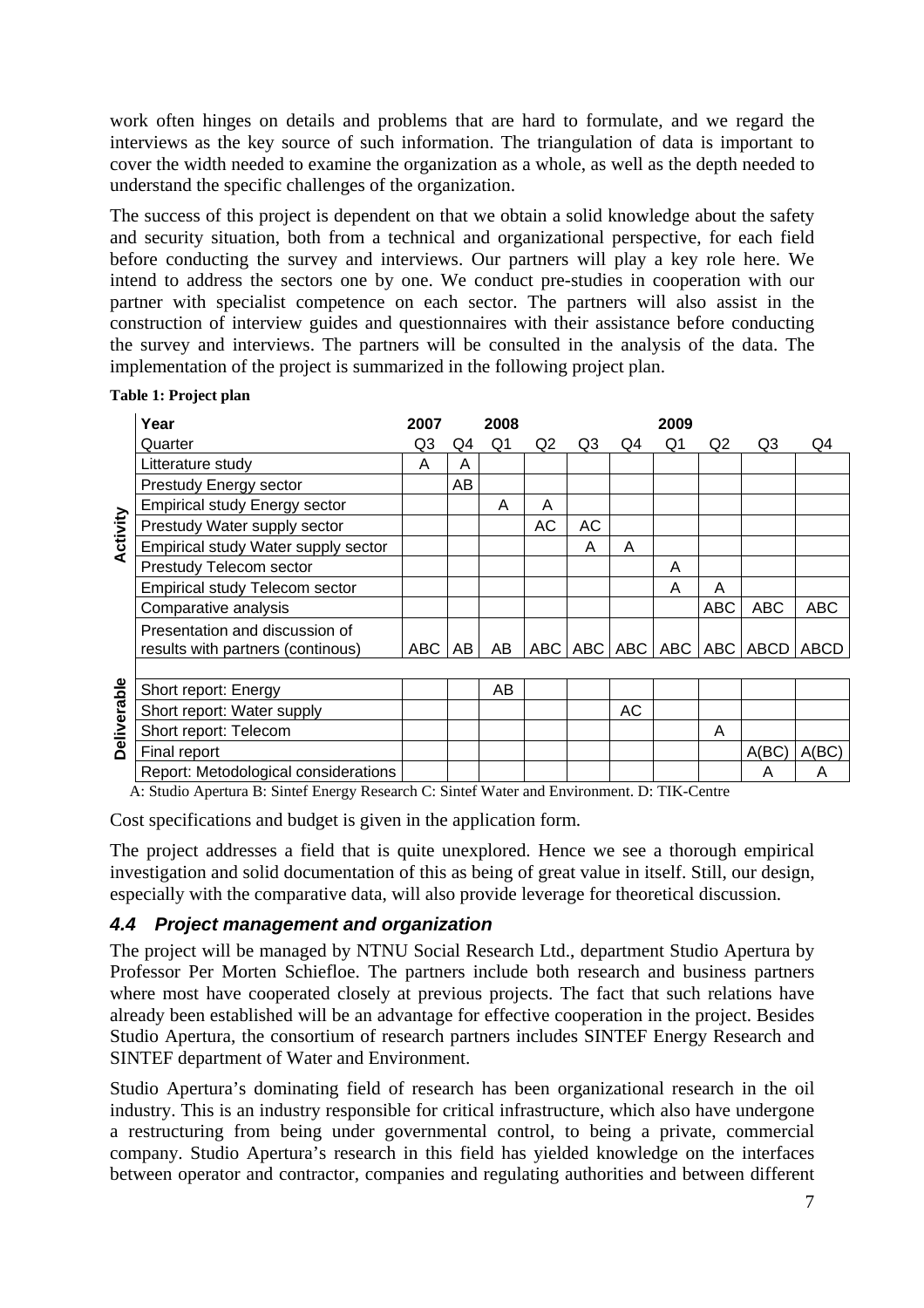occupational groups. The CISS project will compare the knowledge from the protection of infrastructure in the oil industry to other branches of society.

Researchers at Studio Apertura have been involved in a series of research projects relating to the ICT and telecom sector, especially with Telenor. More information on Studio Apertura's research is submitted as attachment to the application form.

SINTEF Energy Research has conducted a wide variety of research related to power production and conversion, transmission / distribution and the end use of energy both onshore and offshore/subsea. Their participation will provide the project with specific knowledge about the electricity industry. SINTEF department of Water and Environment has conducted a wide variety of research related to water resource management, improving water infrastructure and water treatment. Their participation will provide the project with specific knowledge about water supply.

Three organizations responsible for maintenance and protection of critical infrastructures have agreed to participate as case organizations in the project:

**1) Telenor** is responsible for a large part of the infrastructures within telecommunication and other ICT infrastructure. Telenor is the result of the privatization of the previous state agency Televerket. Telenor is now a highly international and successful business.

**2) Nord-Trøndelag Elektrisitetsverk (NTE)** is owned by North Trøndelag County Council. The company's principal activity is to produce, distribute and sell electric power. In addition, NTE provides broadband infrastructure and services. This illustrates a tendency of convergence between electricity and ICT infrastructures*.* ICT and electrical infrastructure are also highly mutually dependent.

**3) Trondheim Municipality** is responsible for water supply in the city of Trondheim.

The three organizations have followed quite different trajectories of PSR. Telenor are fully privatized (but partly owned by the Norwegian state) and functions more or less like any other commercial organization. NTE are still owned by a governmental body, but the sector is deregulated and the competition is quite fierce. Trondheim Municipality's water supply is a case of public ownership, but has nevertheless undergone processes of PSR. For instance, there is frequent use of outsourcing strategies. The empirical variation between the cases is an analytical strength. It gives an opportunity to analyze both variations and similarities between different trajectories of PSR.

## *4.5 Cooperation - Building interdisciplinary networks.*

Apertura's team of researchers will in itself be interdisciplinary with two sociologists, one anthropologist with a masters degree in environmental engineering, one political scientist and an ICT-engineer, but interdisciplinarity will also be sought by extensive cooperation with technical expertise in the afore-mentioned Sintef departments. It is also a goal to recruit master level students for each part of the project.

Cooperation between expertise in organization- and safety studies and specialists in the technical aspects of the infrastructure is a critical component of our research. The proposed project relies heavily on close cooperation between Studio Apertura and specialists in the sectors involved Sintef as well as the companies. Also, we have established cooperation with Centre for technology, innovation and culture (TIK-centre) in Oslo for experience transfer and a communal presentation and discussion of results. It is a strategic goal to maintain this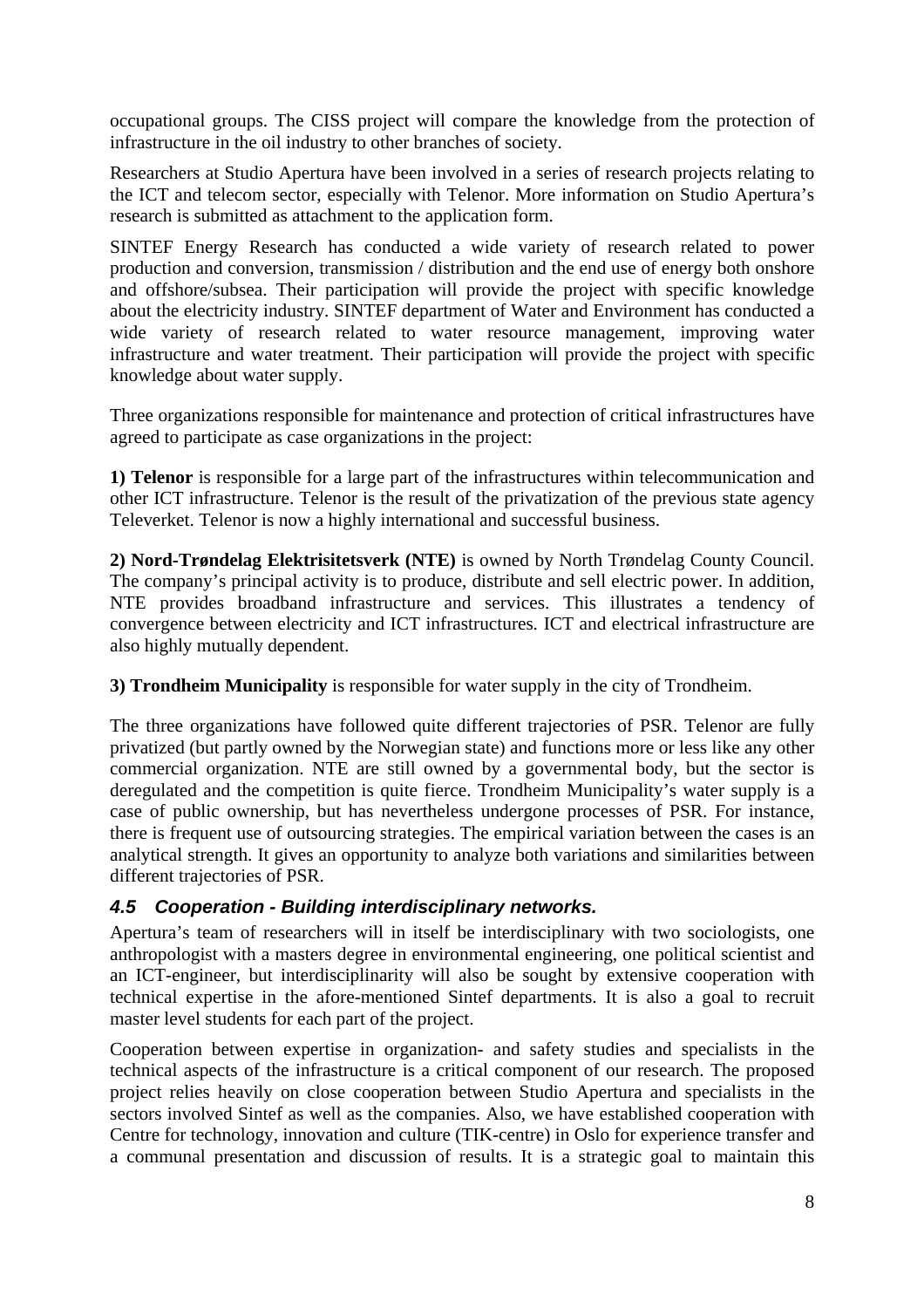cooperation for future projects, most notably within the Security program within EU's  $7<sup>th</sup>$ framework program.

# **5 Perspectives and strategic foundation**

# *5.1 Strategic foundation*

Studio Apertura's ambition is to develop new scientific knowledge on organizations' challenges and opportunities in times of globalization, technological development and rapid changes. The CISS project is seen as an important way of achieving this ambition. The CISS project is also a part of Studio Apertura's strategy to build the knowledge, competence and networks required to be considered for research funding from the EU, especially the forthcoming call of the Security program within FP7. The project therefore has a strong anchoring in Studio Apertura's strategy.

## *5.2 Relevance for society*

The CISS project will have a high degree of societal relevance, both on a national and international level. On the national level, the CISS project aims to provide knowledge on the robustness and vulnerability of critical infrastructure. The need for research in this field was strongly emphasized by the Willoch Commission (NOU 2000: 24). The knowledge generated in the CISS project may provide important input in future policy development, and thereby making a contribution to improving societal safety. Also, through publishing in international journals and participating on international conferences, the CISS project will make contributions to the scientific debate that forms the basis of the maintenance and improvement of societal safety in other countries.

## *5.3 Environmental perspectives*

The project in itself is not likely to involve any negative environmental impact. The knowledge generated through the project may be form the basis of decisions to modify physical infrastructures. While this may involve some environmental considerations, it will most likely not exceed the environmental impact of any other forms of maintenance of physical maintenance of critical infrastructure.

## *5.4 Ethical considerations and protection of information*

The objectives or methods of the project do not imply any violations of any laws, rules or general values of the Norwegian society. The research methods used in the project will not involve any risks or hazards for the informants. All participants will be informed that participation is voluntary, and that they can end their participation at any stage of the project. All data will be obtained and stored in accordance with good research ethics.

The data gathered in the CISS project will possibly contain highly sensitive information about critical infrastructure. Such information on the wrong hands could imply severe consequences for Norwegian society. The protection of this information will receive the highest attention priority. All data will be stored on secure servers, never on local computers. All interview data will be made anonymous and sound recordings and transcriptions will be destroyed immediately after the project's completion.

# *5.5 Equal opportunities and gender perspectives*

Gender perspectives are relevant for most social situations, and gender perspective are also of relevance to safety (e.g much risk taking behaviour are associated with traditionally masculine values). Although the CISS project is not primarily concerned with gender perspectives, we acknowledge the need for being sensitive towards gender issues, partly because some of the industries involved in the study are traditionally male dominated industries.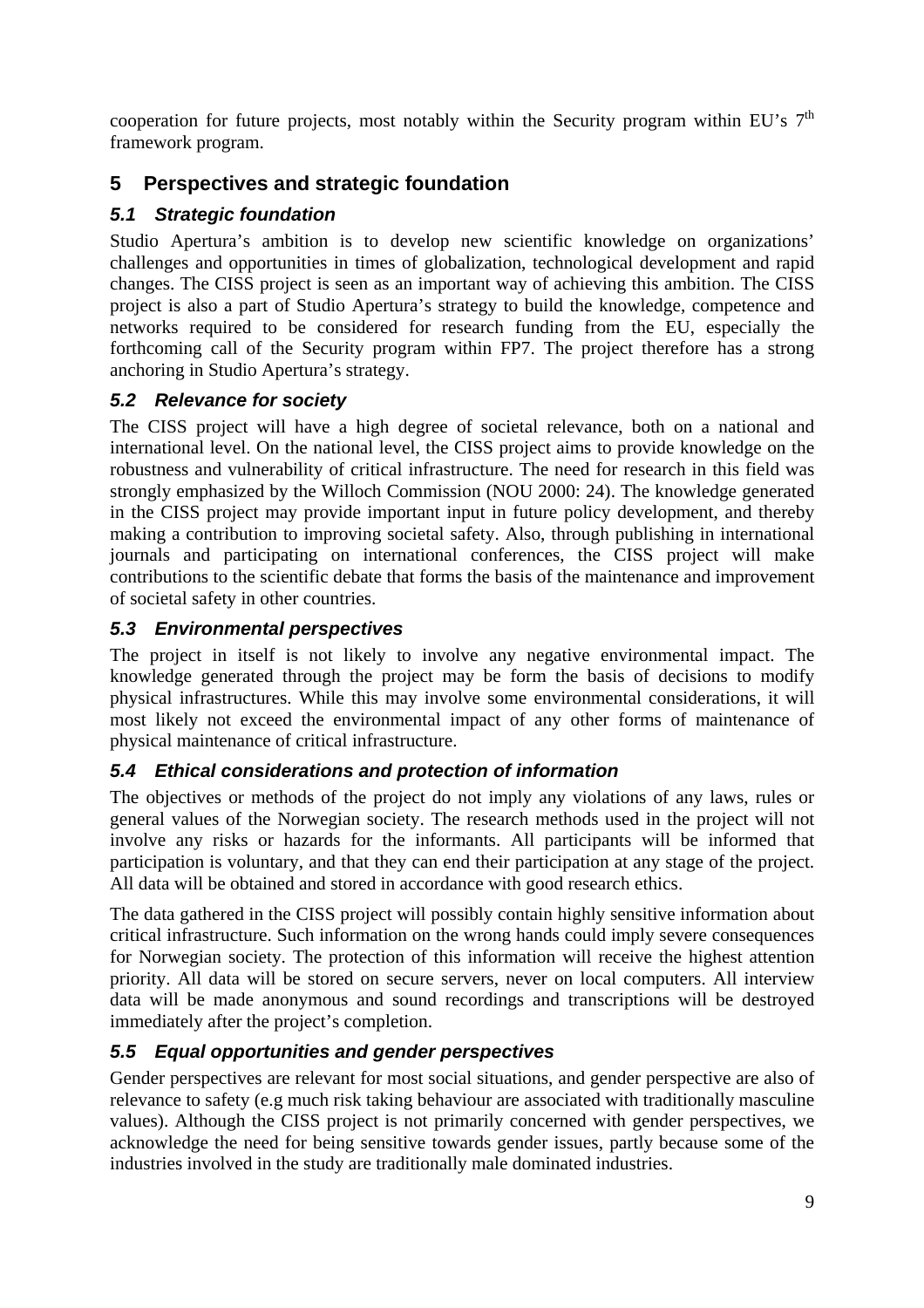Equal opportunities are an integral part of Studio Apertura's recruitment strategy. This is reflected in the fact that around 50 percent of the researchers at Studio Apertura are women.

### **6 Information and dissemination of results**

The project will generate empirical, theoretical and practical knowledge which will be of relevance to all organizations responsible for critical infrastructure. The organizations functioning as cases in the study will receive reports, presentations and suggestions of improvement on the basis of the results. The reports from the empirical studies will also form the basis for articles which will be presented in scientific journals and international conferences and seminars. The project aims for at least four publications in renowned peerreviewed journals. For each of the empirical reports we will aim to publish in industry specific journals, such as *Energy*, *Telecommunications Policy* and *Water Policy*. The comparative analysis and final report may form the basis of at least one publication in general safety journals like *Safety Science* and *Reliability Engineering and System Safety*.

## **7 References**

Borenstein, S (2002), "The trouble with electricity markets: Understanding California's restructuring disaster" in *Journal of economic perspectives* vol. 16/1 (191-211)

- Clarke, L. (1999), *Mission improbable: using fantasy documents to tame disaster*, University of Chicago Press, Chicago
- Dent, M., Chandler, J. & Barry, J. (2004), Introduction: Questioning the New Public Management, in: Dent, M., Chandler, J. & Barry, J. (eds) *Questioning the New Public Management*, pp 1-7, Ashgate, Aldershot
- Elvik, R. (2006), "Economic deregulation and transport safety: A synthesis of evidence from evaluation studies", *Accident Analysis & Prevention*, vol. 38, no. 4, pp. 678-686
- Evans, W. (2004), Safety impacts of deregulation in Great Britain, in: Johnsen, S.O. (ed) *Deregulation and Transport Safety in Rail - What is Best Practice in EU? Proceedings from the workshop arranged 16/10 2003, Brussels*, Sintef, Trondheim
- Federal Energy Regulatory Commission. (FERC) (2003), *Final report on price manipulation in western markets.* Web: http://www.ferc.gov/industries/electric/indus-act/wec.asp
- Fridheim, H., Hagen, J. & Henriksen, S. (2001): *En sårbar kraftforsyning Sluttrapport etter BAS3*, Forsvarets Forskningsinstitutt, Kjeller
- Hagen, J.M. & Nystuen, K.O. (1999), *Beskyttelse av samfunnet med vekt på offentlig telekommunikasjon*, Forsvarets Forskningsinstitutt, Kjeller
- JD NOU 2000: 24 (2000), *Et sårbart samfunn*, Ministry of Justice and the Police, Oslo
- JD NOU 2006: 6 (2006), *Når sikkerheten er viktigst*, Ministry of Jistice and the Police, Oslo
- Johnsen, Å. (2005), Økonomisk organisasjonsteori og ny offentlig styring, in: Døving, E. & Johnsen, Å. (eds) *Organisasjonsteori på norsk*, pp 263-287, Fagbokforlaget, Bergen
- Johnsen, S.O., Lindstad, H. & Nicolaisen, T. (2002), *Risiko og sikkerhet i transport (RISIT) Kunnskapsoversikt: Deregulering og transportsikkerhet innen veg, bane, luft og sjø*, Sintef Teknologiledelse, Trondheim
- Kruke, B.I., Olsen, O.E. & Hovden, J. (2005), *Samfunnssikkerhet forsøk på en begrepsfesting*, Rogalandsforskning, Stavanger
- Laporte, T.R. & Consolini, P.M. (1991), "Working in Practise but not in Theory", *Journal of Public Administration and Theory*, vol. 1, pp. 19-47
- Moody, D.C. (2004), "Ten years of experience with deregulating US power markets", *Utilities Policy*, vol. 12, no. 3, pp. 127-137
- Office of Rail Regulation (2006), *Train derailment at Hatfield: A final report by the*